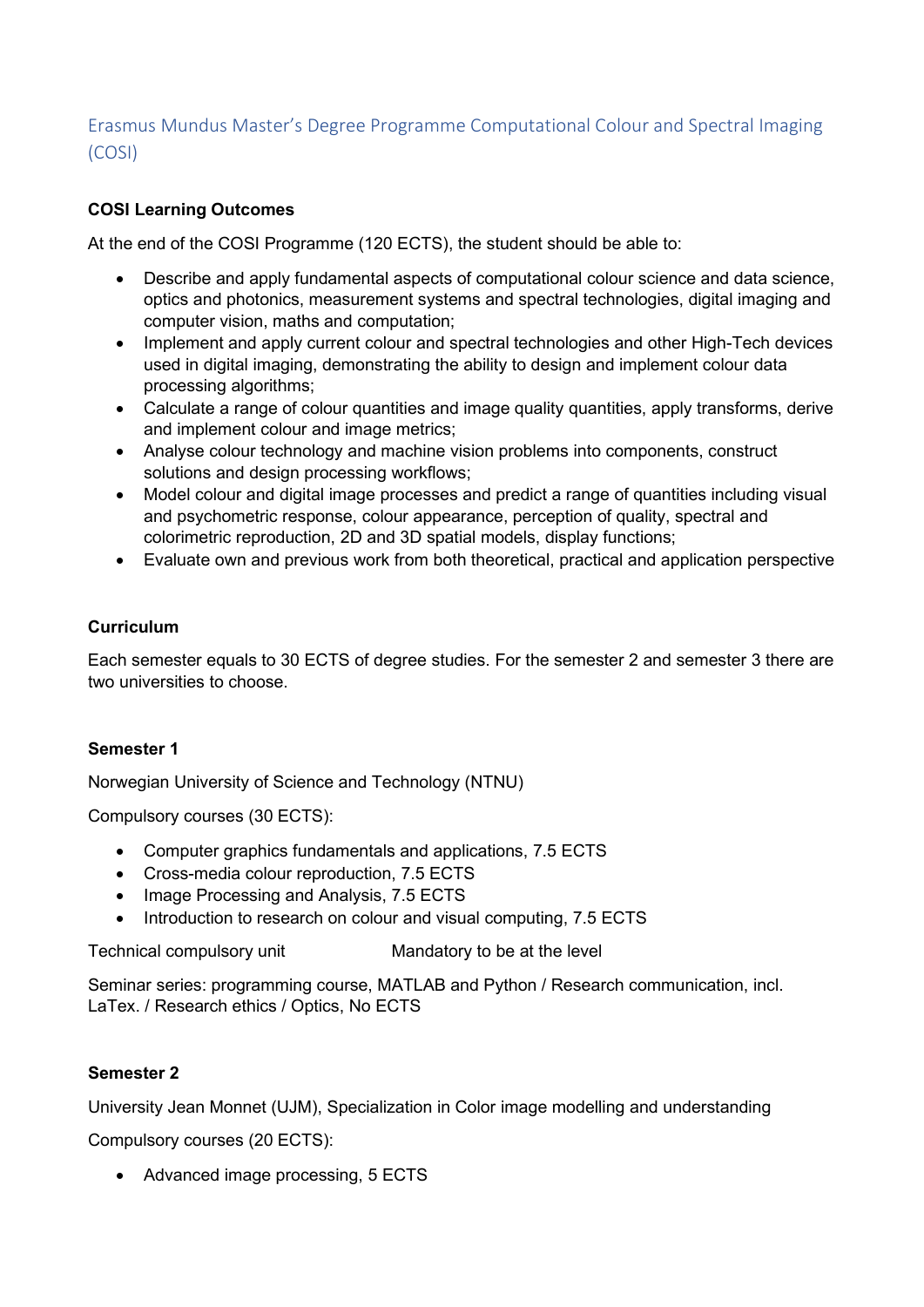- 3D models in computer vision, 5 ECTS
- Light matter interaction and materials appearance: from physics to virtual reality, 5 ECTS
- From Statistics to data mining, 5 ECTS

Elective units:

- Research methodology and projects management, 5 ECTS
- Digital Innovation and Entrepreneurship, 5 ECTS
- Pattern recognition, 5 ECTS
- Real Time 3D Visualization, 5 ECTS
- French Language and Culture, 2 ECTS

### **Semester 2**

University of Granada (UGR), Specialization in Photonics, Image and Vision

Core teaching modules (30 ECTS)

Compulsory courses (15 ECTS):

- Advanced optoelectronics, 5 ECTS
- Computer vision, 5 ECTS
- Advanced Colour and Spectral Imaging, 5 ECTS

Elective units:

- Optical sensors, 5 ECTS
- Remote imaging and sensing, 5 ECTS
- Data Science, 5 ECTS
- Human Perception and Cognition, 5 ECTS

### **Semester 3**

University of Eastern Finland (UEF), Specialization in Computational Spectral Imaging

Core teaching modules (30 ECTS)

Compulsory courses (25 ECTS):

- Applications on photonics, 4 ECTS
- Advanced spectral imaging, 5 ECTS
- Color science laboratory, 5 ECTS
- Industrial group project, 6 ECTS
- Advanced deep learning, 5 ECTS

Elective units

Elective advanced level courses upon eligibility, 5 ECTS

### **(Between semesters 2 and 3: Mandatory internship, no ECTS granted)**

**Semester 3**